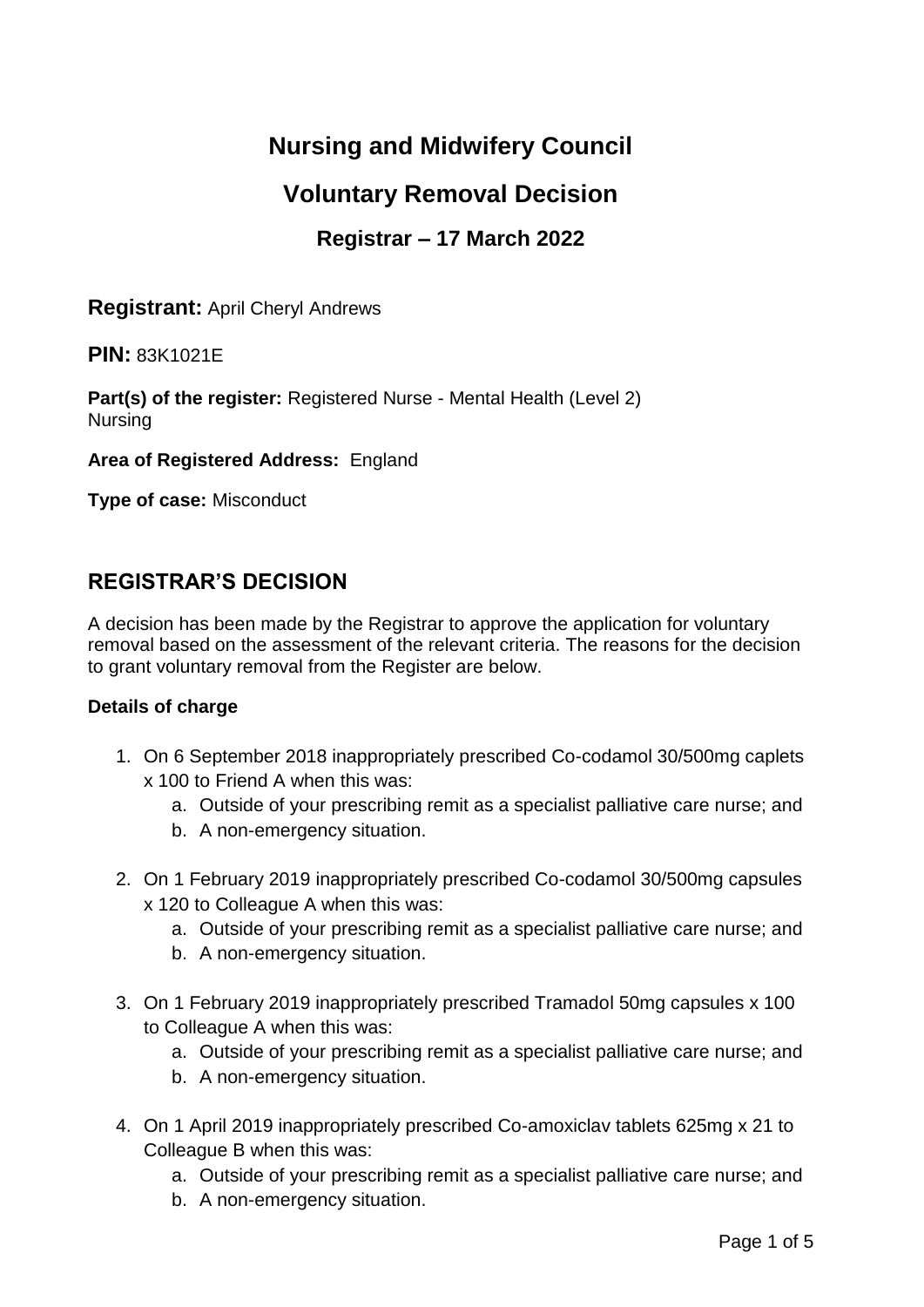- 5. On 4 September 2019 inappropriately prescribed Co-codamol 30/500mg capsules x 120 to Colleague A when this was:
	- a. Outside of your prescribing remit as a specialist palliative care nurse; and
	- b. A non-emergency situation.
- 6. On 4 September 2019 inappropriately prescribed Tramadol 50mg capsules x100 to Colleague A when this was:
	- a. Outside of your prescribing remit as a specialist palliative care nurse; and
	- b. A non-emergency situation.
- 7. On 20 August 2020 prescribed Midazolam 10mg/2ml solution for injection ampoules to an unknown patient after you had been specifically told to stop prescribing medication on 4 March 2020.

## **REGISTRAR'S REASONS**

The following documents were considered when assessing this voluntary removal application:

- Voluntary removal application form
- Draft schedule of charge
- Case Examiner decision letter dated 23 September 2021
- Completed Case Management form ("CMF"), dated 31 January 2022
- Ms Andrews reflective responses
- Royal College of Nursing letter dated 12 April 2021
- Character references and testimonials
- Telephone response from the maker of the allegation dated 9 March 2022

### **Background**

Mrs April Cheryl Andrews joined the NMC register on 1 March 2001 and qualified as an Independent Nurse Prescriber in 2007. At the time of the concerns, Mrs Andrews was working at Leicester Partnership NHS Trust ('the Trust') as an Independent Nurse Prescriber within the Integrated Community Palliative Care Team. She had worked for the Trust since 2004.

On 17 January 2020 the NMC received an anonymous referral raising concerns about Mrs Andrews' fitness to practise. The referral alleged that Mrs Andrews prescribed medication for two colleagues who had cold symptoms without physically examining them and in a non-emergency situation.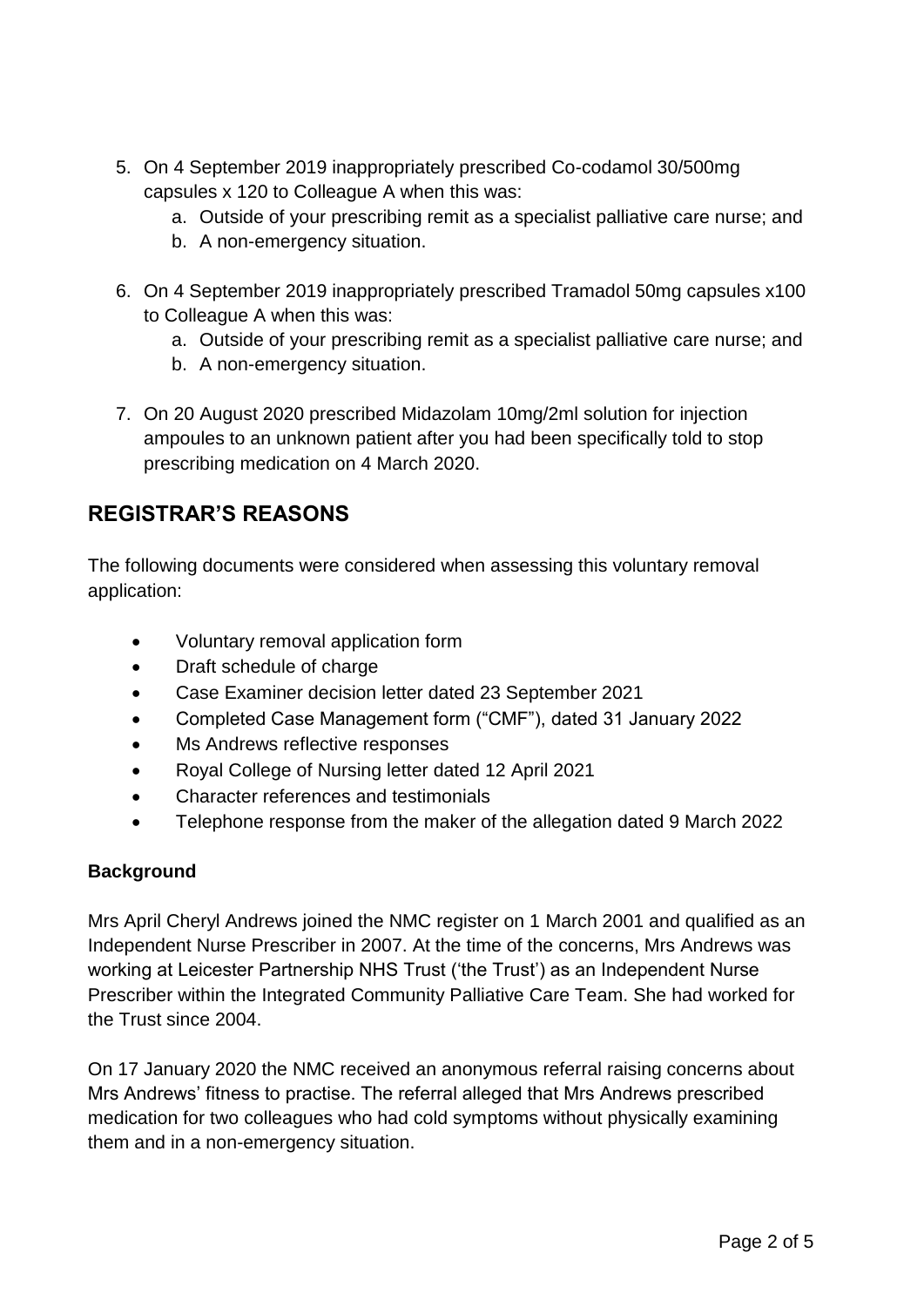The Trust also received an anonymous whistle blower letter raising the same concerns. Mrs Andrews initially denied the allegations to the Trust but on commencement of the Trust's investigation admitted to prescribing for a colleague on one occasion. As the Trust investigation progressed, a further four incidents of prescribing to colleagues and once to a friend were identified.

At the start of this investigation on 6 March 2020, the Trust placed a restriction on Mrs Andrews' practice which prevented her from making any further prescriptions whilst under investigation. On 21 August 2020 Ms Andrews made a further prescription for a patient under her care.

### **Public interest considerations**

Our voluntary removal guidance says that the only circumstances in which we'll accept applications for voluntary removal are where:

- the nurse, midwife or nursing associate accepts the regulatory concern(s);
- the regulatory concerns are not so serious that they are fundamentally incompatible with being a registered professional; and
- the nurse, midwife or nursing associate provides evidence that they do not intend to continue practising.

Mrs Andrews confirmed in her case management form dated 31 January 2022 and in her application for voluntary removal dated 25 February 2022 that she admits the facts of the allegations and that her fitness to practise is impaired by her misconduct. I'm satisfied on the basis of this information that Mrs Andrews accepts the regulatory concerns raised about her practice.

I've considered whether the regulatory concerns are so serious that they are fundamentally incompatible with being a registered professional. I've looked at our guidance on serious concerns which are more difficult to be put right. This says that a small number of concerns are so serious that it may be less easy for the nurse, midwife or nursing associate to put right the conduct, the problems in their practice, or the aspect of their attitude which led to the incidents happening. In cases like this, we will be keen to hear from the nurse, midwife or nursing associate if they have reflected on the concerns and taken opportunities to show insight into what happened.

I've used our guidance on insight and strengthened practice to review the contents of Mrs Andrews' reflection pieces. I've noted that she has demonstrated a high level of remorse and understanding of the potential consequences of her actions. She explained the context which led to her conduct at the time and why her actions won't be repeated. She has also addressed the concerns raised about her attitude by admitting that her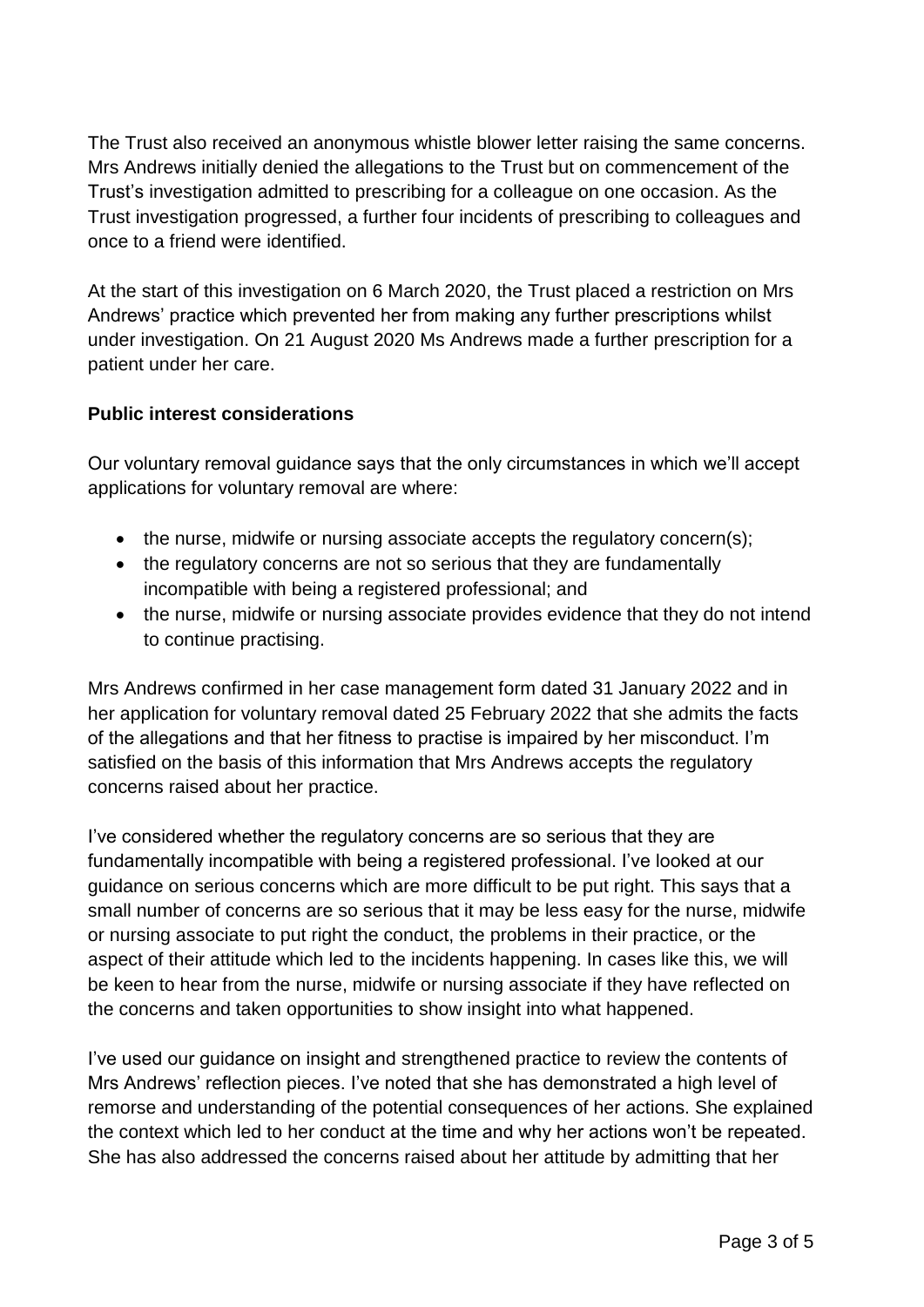actions demonstrated a lack of integrity and setting out the importance of being open and honest. I consider that Mrs Andrews has shown insight into what happened.

I've considered our guidance on serious concerns based on public confidence or professional standards. This says a need to take action because the public may not feel able to trust nurses, midwives or nursing associates generally is a high threshold. It suggests that members of the public might take risks with their own health and wellbeing by avoiding treatment or care from nurses, midwives or nursing associates. Given the insight shown by Mrs Andrews, I don't consider the concerns raised in this case fall into this category of seriousness.

I've noted that the maker of the allegation was contacted by telephone on 9 March 2022 and invited to share any comments they had on Mrs Andrews' application for voluntary removal. They stated that they didn't consider Mrs Andrews conduct to amount to gross misconduct and that they supported her application for voluntary removal.

From the information before me I haven't identified any information to suggest that Mrs Andrews' actions are fundamentally incompatible with being a registered professional.

I've considered our guidance on decision-making in voluntary removal cases which says that if the nurse, midwife, or nursing associate demonstrates a committed intention to leave the profession then this will be a factor in favour of granting voluntary removal.

I've considered the evidence shared by Mrs Andrews supporting that she doesn't intend to continue practising. I've noted that Mrs Andrews is now in receipt of her NHS pension and that she has told us that she has found employment a few hours a week as a carer. Mrs Andrews also indicated on her application for voluntary removal and reflection piece that she no longer wished to practise as a nurse due to her genuine ill health. [PRIVATE]

I'm satisfied, on the basis of the information before me, that Mrs Andrews has stopped practising as a nurse and that she doesn't intend to return to practice. Her committed intention has been demonstrated through not working as a nurse for the past year. Mrs Andrews also signed a declaration on 25 February 2022 confirming that she won't reapply to the register for 5 years.

I've considered whether the public interest in having a Fitness to Practise Committee make a decision in Mrs Andrews' case outweighs the public interest in her immediate removal from the register. I've noted that a Fitness to Practise Committee isn't needed to weigh up the evidence or making findings on disputed allegations as the concerns are admitted. In these circumstances there would be limited public interest in a Fitness to Practise Committee considering Mrs Andrews' case.